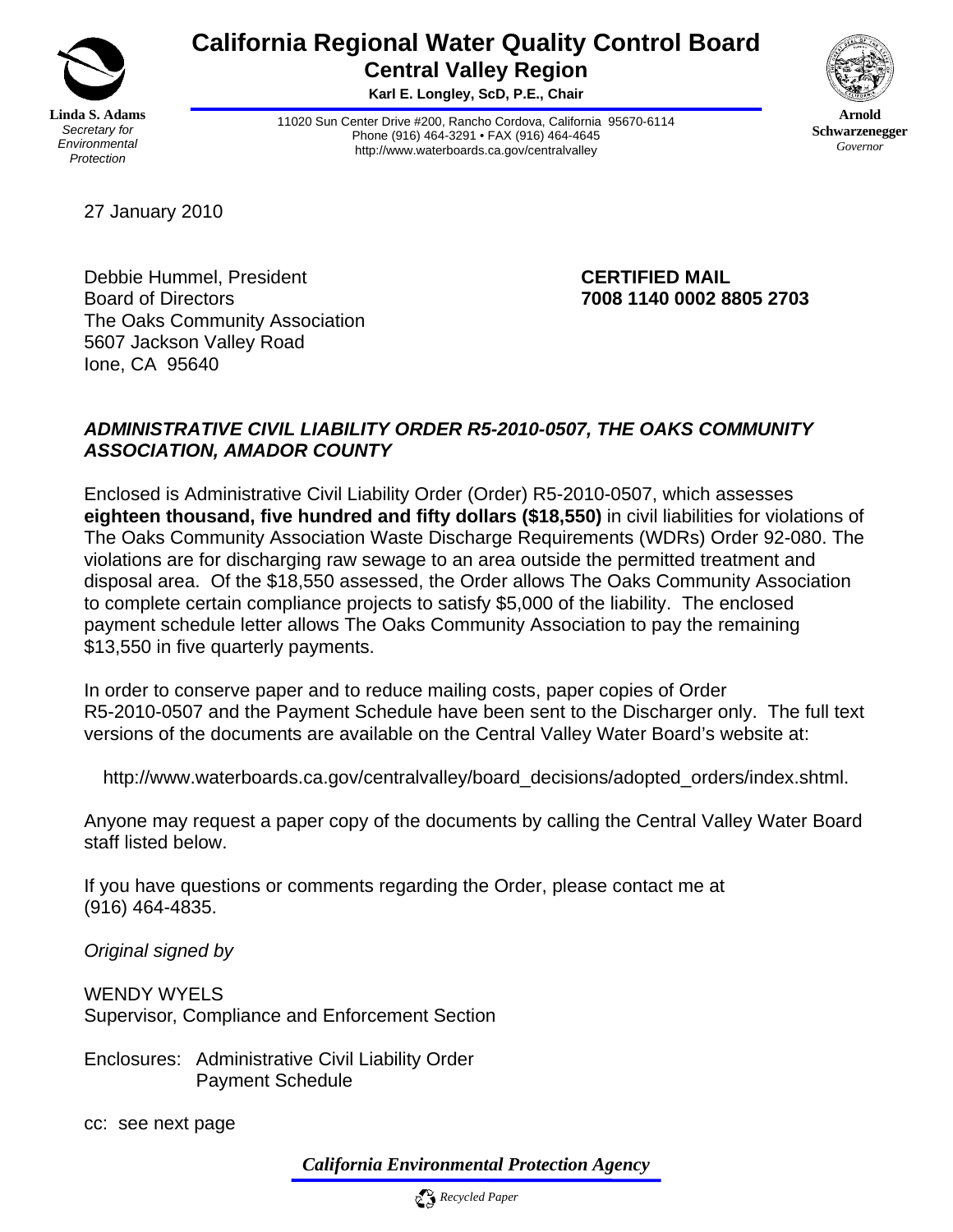cc w/encl: John Schutz, Law Office of Jonathan R. Schutz, Sacramento

cc w/o encl: Joe Spano, California Department of Public Health, Stockton Bruce McKarley, California Department of Housing and Community Development, Sacramento Ken Landau, Central Valley Regional Water Board, Sacramento Reed Sato, Office of Enforcement, SWRCB, Sacramento Lori Okun, Office of Chief Counsel, SWRCB, Sacramento Patrick Pulupa, Office of Chief Counsel, SWRCB, Sacramento Emel Wadhwani, Office of Chief Counsel, SWRCB, Sacramento Michael Israel, Amador County Environmental Health Department, Jackson Traysee Fuqua, M&C Association Management Services, Inc., Stockton JJ Jeffries, Double J Enterprises, Paradise Dave Edmonson, Ione

MB/W/Amador/theoaks\_cov.doc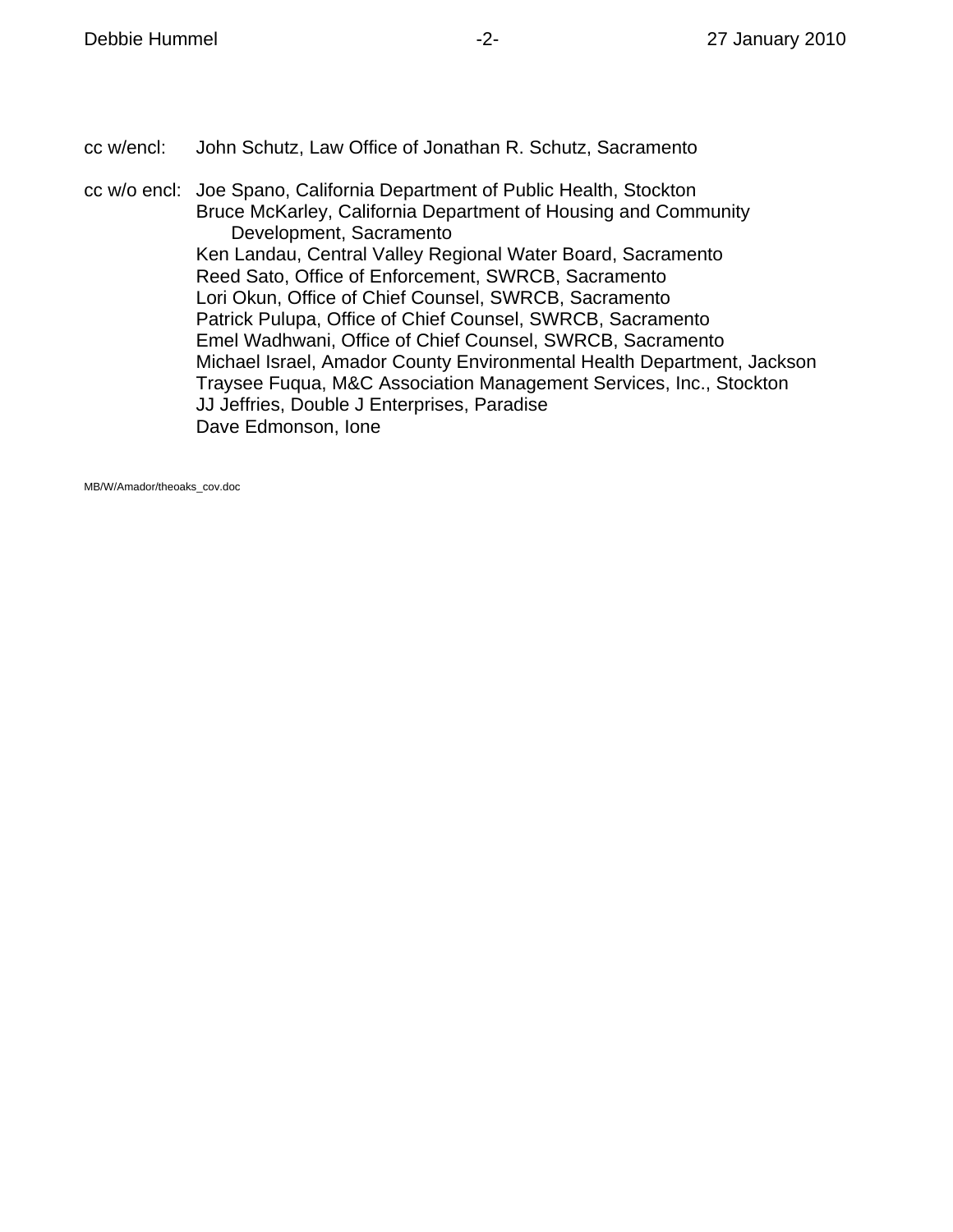## CALIFORNIA REGIONAL WATER QUALITY CONTROL BOARD CENTRAL VALLEY REGION

### ADMINISTRATIVE CIVIL LIABILITY ORDER R5-2010-0507

## IN THE MATTER OF

#### THE OAKS COMMUNITY ASSOCIATION WASTEWATER TREATMENT PLANT AMADOR COUNTY

This Order is issued to The Oaks Community Association (hereafter Discharger) pursuant to California Water Code (CWC) sections 13350 and 13268, which authorize the imposition of administrative civil liability. This Order is based on findings that the Discharger violated provisions of Waste Discharge Requirements (WDRs) Order 92-080.

The Assistant Executive Officer of the Central Valley Regional Water Quality Control Board (Central Valley Water Board) finds the following:

- 1. The Discharger owns and contracts for the operation of a wastewater collection, treatment, and disposal system, and provides sewerage service to The Oaks Community, south of Ione in Amador County.
- 2. On 24 April 1992, the Central Valley Water Board issued WDRs Order 92-080 to The Oaks Community Association. The WDRs address the collection, treatment and disposal of domestic wastewater from approximately 200 homes in The Oaks Community and the Buena Vista store in Amador County. The WDRs contain, among other items, prohibitions, effluent limitations, and monitoring and reporting requirements with which the Discharger must comply.
- 3. Administrative civil liability may be imposed for violations of WDRs Order 92-080 pursuant to CWC section 13350(a) which states, in relevant part,

(a) Any person who … in violation of any waste discharge requirement … or other order or prohibition issued, reissued, or amended by a regional board or the state board, discharges waste, or causes or permits waste to be deposited where it is discharged, into the waters of the state… shall be liable civilly, and remedies may be proposed, in accordance with subdivision (d) or (e).

4. CWC section 13350(e) states, in relevant part,

e) The state board or a regional board may impose civil liability administratively … either on a daily basis or on a per gallon basis, but not both.

(1) The civil liability on a daily basis may not exceed five thousand dollars (\$5,000) for each day the violation occurs.

(2) The civil liability on a per gallon basis may not exceed ten dollars (\$10) for each gallon of waste discharged.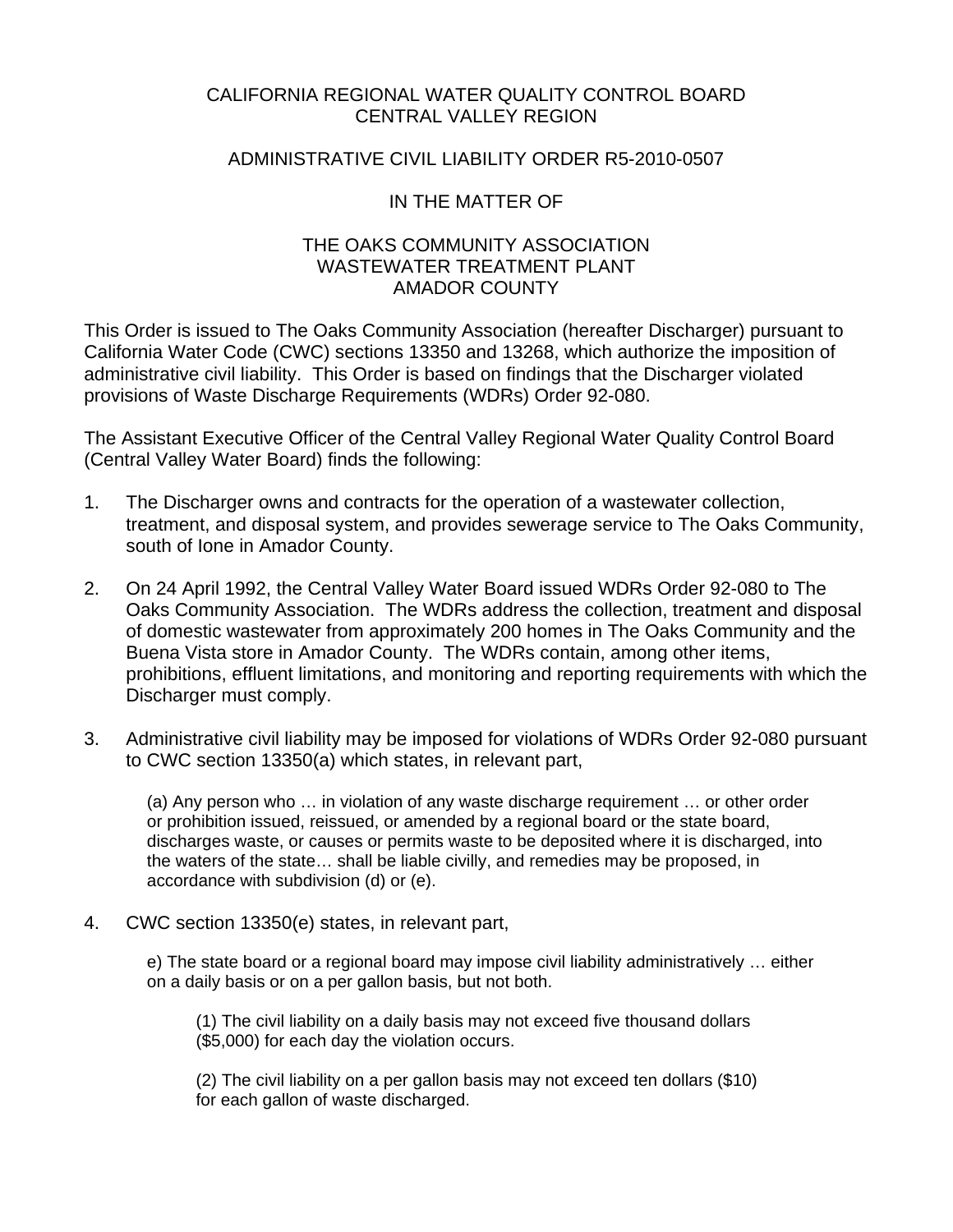5. CWC section 13267(b)(1) states, in relevant part:

… the regional board may require that any person who … discharges … or who proposes to discharge waste within its region …shall furnish, under penalty of perjury, technical or monitoring program reports which the regional board requires.

6. CWC section 13268(a)(1) states, in part:

Any person failing or refusing to furnish technical…reports as required by subdivision (b) of Section 13267,…is guilty of misdemeanor and may be liable civilly in accordance with subdivision (b).

7. CWC section 13268(b)(1) states, in part:

Civil liability may be administratively imposed by a regional board… for a violation of subdivision (a) in an amount which shall not exceed one thousand dollars (\$1,000) for each day in which the violation occurs.

8. CWC section 13327 states,

In determining the amount of civil liability, the regional board … shall take into consideration the nature, circumstance, extent, and gravity of the violation or violations, whether the discharge is susceptible to cleanup or abatement, the degree of toxicity of the discharge, and, with respect to the violator, the ability to pay, the effect on ability to continue in business, any voluntary cleanup efforts undertaken, any prior history of violations, the degree of culpability, economic benefit or savings, if any, resulting from the violation, and other matters as justice may require.

- 9. Beginning on 29 December 2008, Central Valley Water Board staff received several verbal and written reports regarding a spill from a lift station at the WWTF. These reports are summarized in the following Findings.
- 10. On 29 December 2008, the Discharger's staff contacted Central Valley Water Board staff by telephone to report a spill from the lift station that transfers sewage from the collection system to the WWTF. According to this report, the spill resulted from a pump failure at the lift station. The spill was discovered on 24 December 2008, continued for a few days, and was estimated by Amador County Environmental Health staff to be about 100,000 to 125,000 gallons. According to the Discharger's staff, the spill was contained on 26 December 2008. A septage hauler pumped standing wastewater from the spill on the afternoon of 29 December 2008. The Discharger's staff also stated that County Environmental Health staff had recommended that Water Board staff be notified.
- 11. A verbal report was also provided on 29 December 2008 by Amador County Environmental Health staff and was followed by a written report dated 31 December 2008. The reports were based on an inspection of the spill site on 29 December 2008 and verbal communications with members of the Discharger's Board of Directors, including the individual who initially identified the spill and subsequently reported it to Environmental Health. According to these reports, at some point on 24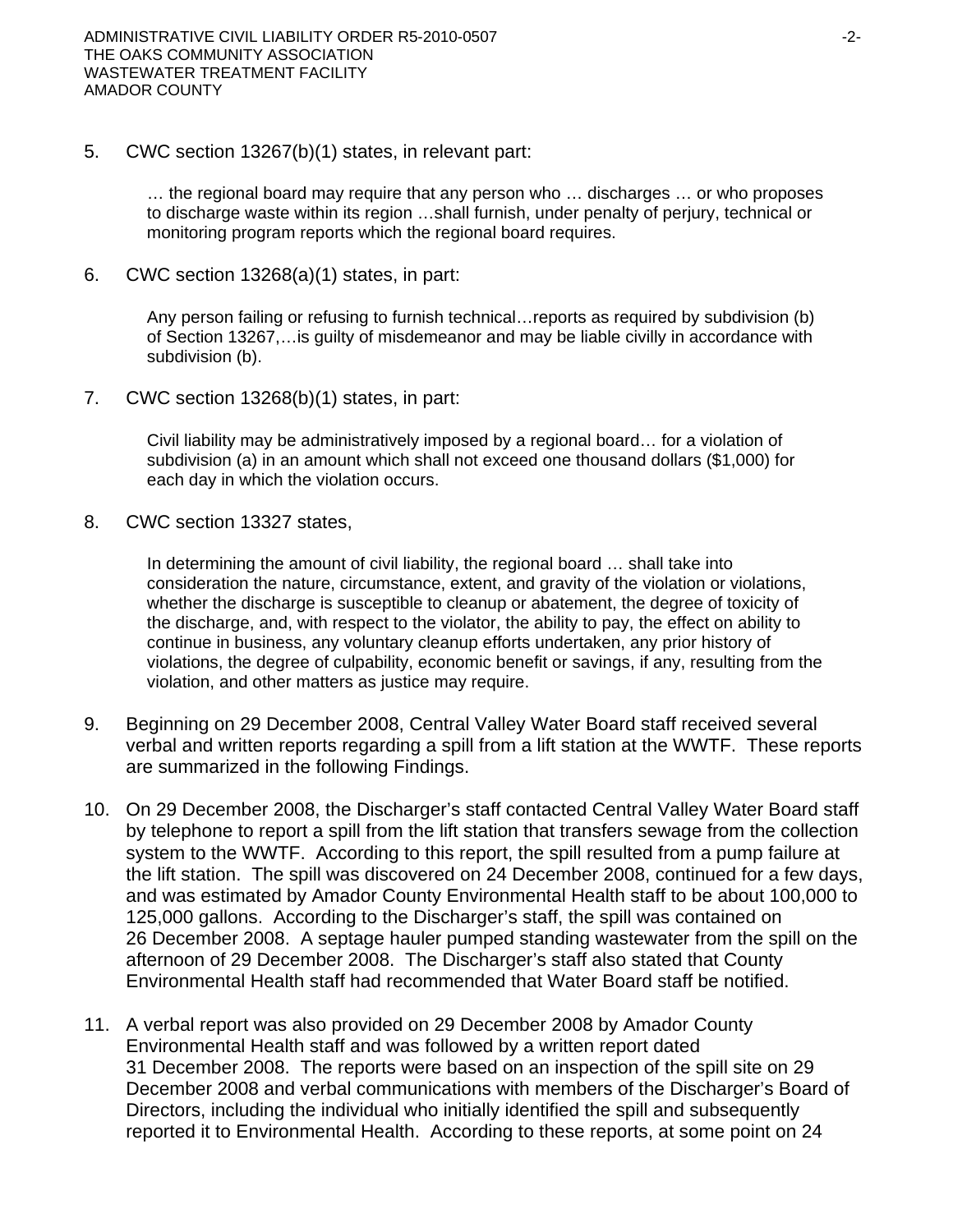December 2008, both pumps in the lift station had failed<sup>1</sup>. The Discharger's staff procured and put into use a portable pump, which required re-fueling every 3 to 5 hours, to ensure that sewage was properly transferred to the treatment ponds. Based on verbal reports provided to Environmental Health staff, Discharger staff were authorized to leave the workplace because it was Christmas Eve<sup>2</sup>. The discharge of raw sewage reportedly continued until some time on 27 December 2008, when one or both lift station pumps were made operational. A spill volume of 100,000 to 125,000 gallons was estimated based on the reported spill duration and average daily flows of 26,000 to 29,000 gallons per day<sup>3</sup>. The report stated that the discharge appeared to have been confined to a broad drainage swale overgrown with cattails and that the area of standing water potentially affected by the spill appeared to be  $10 - 20$  yards in width by about 300 yards in length. Environmental Health staff observed no readily apparent evidence of recent flow to Jackson Creek and noted that some of the liquid observed in the drainage swale was likely the remains of recent rains.

- 12. A written report from the Discharger, prepared by the property management company that operates the WWTF, was received on 27 January 2009. That report stated that a pump in the lift station had failed on the afternoon of 24 December 2008. After repair of an electric switch to the pump, maintenance staff determined that the non-functioning pump was also 'jammed', put a portable pump into service, and left the area. Maintenance staff checked the pump on 25 and 26 December 2008 to refuel it as necessary. On 26 December 2008, maintenance staff determined that raw sewage had overflowed the lift station area. Maintenance staff then remained nearby for the rest of the day to ensure that the portable pump functioned properly and diverted any further overflow into the treatment ponds. On 27 December 2008, maintenance staff repaired one of the nonfunctioning lift station pumps. On 29 December 2008, a member of the Discharger's Board of Directors contacted Amador County Environmental Health and requested a site visit. On 29 December 2008, the Discharger contacted a septage hauler, who pumped 6,800 gallons from the spill area.
- 13. On 17 February 2009, Central Valley Water Board staff met with Environmental Health and Discharger staff and inspected the site of the December 2008 spill. During the inspection, Discharger and maintenance staff stated that the individual who had contacted Environmental Health regarding the spill had called out maintenance staff to address the problem of the non-functioning pumps in the lift station on 24 December 2008. The lift station is reportedly connected to an audible (*i.e*., siren) and visual (*i.e*., flashing light) alarm system; however, the alarm system did not function properly during the spill. Maintenance staff stated that a portable pump was then put into service. Sewage reportedly spilled from the lift station on 26 and 27 December 2008. Discharger staff

 $\overline{a}$ 1 The Discharger alleges that only one pump failed.

 $2$  The Discharger disagrees with these reports and alleges that its staff refueled the portable pump as necessary to keep it operating continuously.

 $3$  This initial estimate was provided orally by the party reporting the spill, and was also reported in the letter from the Amador County Environmental Health. The Discharger did not submit a spill report or any other information containing a differing spill volume. However, the Discharger has recently stated that the spill estimate may be excessive.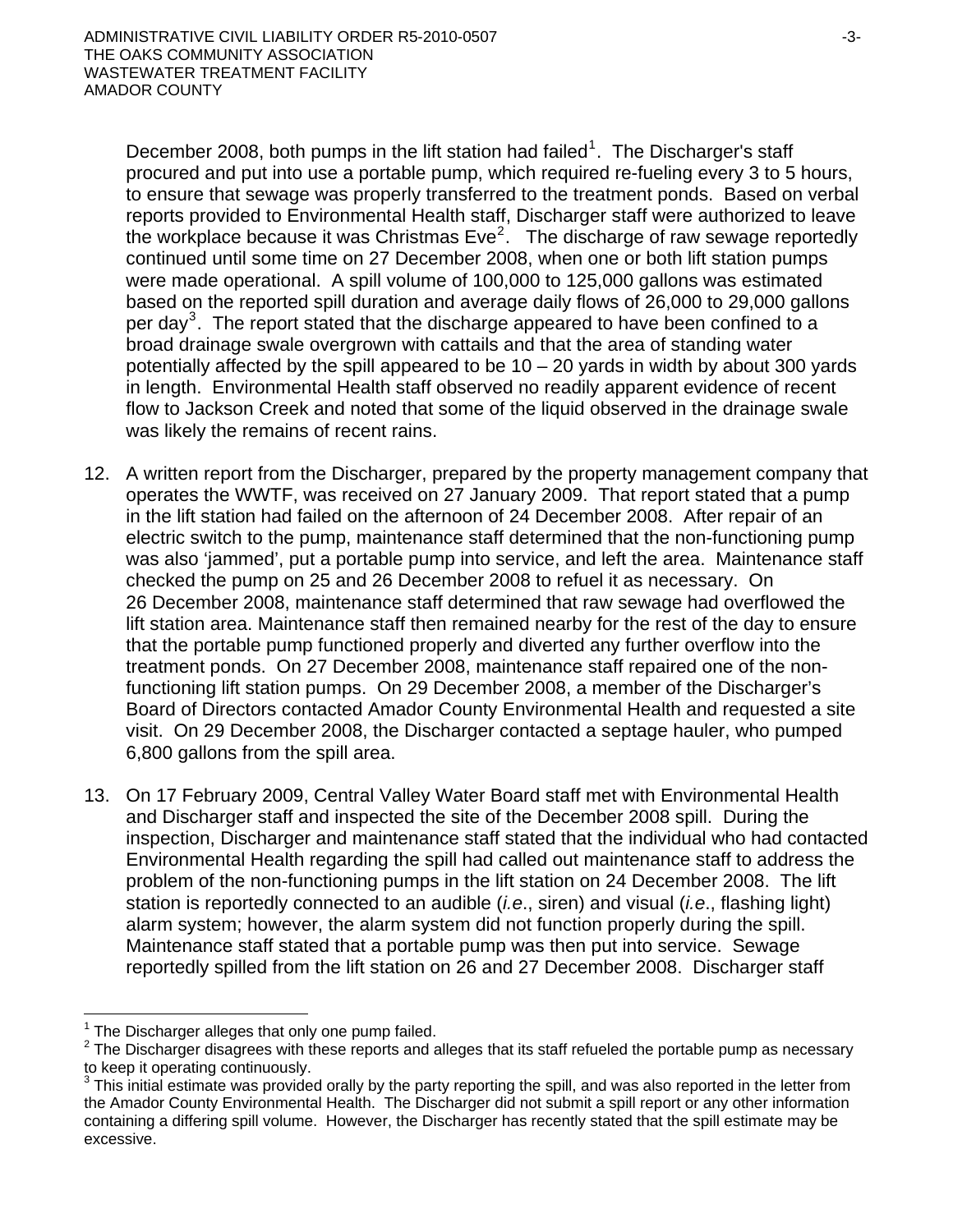stated that the alarm system had been repaired and that two new pumps had been purchased and installed in the lift station.

- 14. On 18 February 2009, Central Valley Water Board staff contacted the individual who both initially identified the spill on 24 December 2008 and contacted Amador County Environmental Health regarding the Discharger's response to the spill on 29 December 2008. This individual stated that there was a power outage on 24 December 2008 and that he went out to check the lift station because the WWTF has no backup power supply. He found that one of the pumps in the lift station to be nonfunctional and the other pump to be plugged with solids and debris from the incoming sewage. He called out one of the operations staff to get a temporary pump in place. The temporary pump required periodic re-fueling; however, the pump was not refueled over Christmas. He checked on the spill site again after Christmas, and contacted Environmental Health on the morning of Monday, 29 December 2008.
- 15. On 3 March 2009, Central Valley Water Board staff spoke with one of the Discharger's water treatment plant operators. The operator called to report an estimate of the volume of spilled sewage based on potable water produced on 24 and 25 December 2008 about 90,000 gallons. The operator stated that he learned of the lift station failure on 24 December 2008, helped to place a sump pump in the lift station, and advised maintenance staff to call the Central Valley Water Board. He also reported that the second pump in the lift station had been non-functional for at least three months as of late December 2008. The operator reported that a new pump was installed in the lift station on 27 December 2008 and that no spilling occurred on that date.
- 16. While various accounts have been provided regarding the details of the spill, including duration, dates, times, and quantities, it is apparent that raw sewage was overflowing from the lift station for no less than two, and likely three, days between 24 and 29 December 2008, contrary to WDRs Order 92-080, Prohibition A.2, which states the following: "*Bypass or overflow of untreated or partially treated waste is prohibited*." . Based on the information provided, the Central Valley Water Board staff estimates the volume of raw sewage discharged to have been no less than 90,000 gallons and up to 125,000 gallons $4$ .
- 17. Pursuant to CWC section 13350, up to \$10 may be assessed per gallon of waste discharged contrary to waste discharge requirements. Therefore, the maximum penalty for these violations under CWC section 13350 ranges between **nine hundred thousand dollars (\$900,000)** (if the spill volume was 90,000 gallons) **and one million two hundred fifty thousand dollars (\$1,250,000)** (if the spill volume was 125,000 gallons).
- 18. Standard Provisions, at General Reporting Requirement B.1, require, in pertinent part, the following:

 $\overline{a}$ 

<span id="page-5-0"></span> $4$  As stated above, the Discharger believes this estimate is excessive, but has not provided any documentation as to a different volume.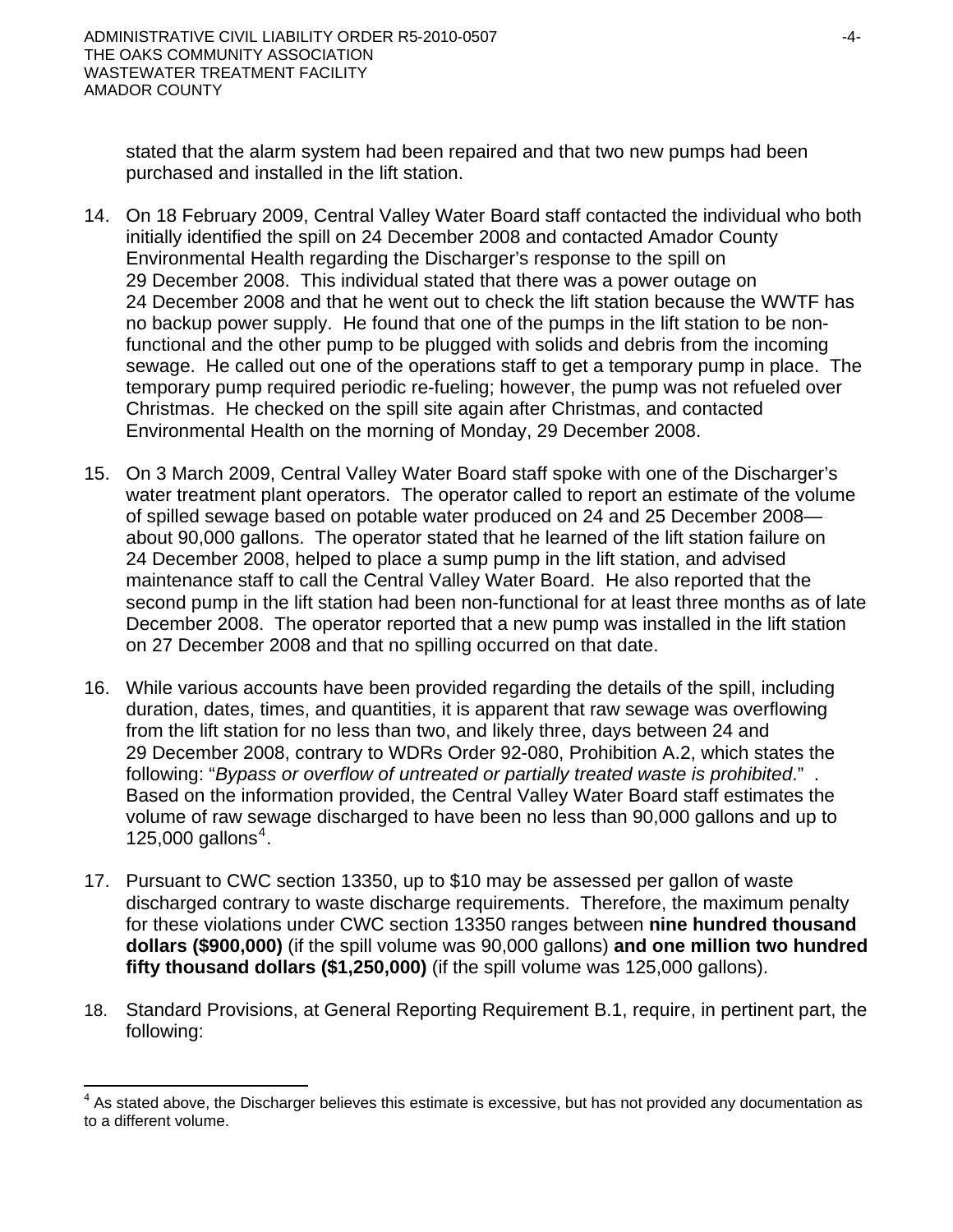In the event the discharger does not comply or will be unable to comply with any prohibition or limitation of this Order for any reason, the discharger shall notify the [Central Valley Water] Board by telephone…as soon as it or its agents have knowledge of such noncompliance or potential for noncompliance, and shall confirm this notification in writing within two weeks. The written notification shall state the nature, time and cause of noncompliance, and shall include a timetable for corrective actions.

The Discharger failed to notify the Central Valley Water Board of the failure of the lift station and the discharge of raw sewage to land until 29 December 2008—three to five days after notification was required. The written report was not received from the Discharger until 27 January 2009—18 to 20 days after written notification was required. The written report did not include the time(s) of noncompliance, nor did it include a timetable for corrective actions.

19. Standard Provisions, at General Reporting Requirement B.4, states the following:

Technical and monitoring reports specified in this Order are requested pursuant to Section 13267 of the Water Code. Failing to furnish the reports by the specified deadlines and falsifying information in the reports, are misdemeanors that may result in assessment of civil liabilities against the discharger.

- 20. The Discharger failed to report the spill pursuant to the California Water Code section 13267 requirement contained in Standard Provision B.4. The verbal report was due at the latest by 26 December 2008 and was not provided until 29 December 2008, which was at least three days late. The written report was due at the latest by 9 January 2009 and was not received until 27 January 2009, which was at least 18 days late. The written report was incomplete, as it did not contain the required timetable for corrective actions.
- 21. As of 9 March 2009, the Discharger is subject to penalties of \$1,000 per day for 59 days for late or incomplete submittal of reports required pursuant to CWC section 13267. Therefore, a maximum liability of **fifty-nine thousand dollars (\$59,000)** may be assessed pursuant to CWC section 13268.
- 22. Added together, the total maximum penalties that could be assessed under CWC sections 13350 and 13268, assuming that the spill was 90,000 gallons, is **nine hundred fifty-nine thousand dollars (\$959,000).** Added together, the total maximum penalties that could be assessed under CWC sections 13350 and 13268, assuming that the spill was 125,000 gallons, is **one million three hundred nine thousand dollars (\$1,309,000).**
- 23. On 16 March 2009, Executive Officer Pamela Creedon issued Administrative Civil Liability Complaint R5-2009-0521 to the Discharger. The Complaint proposed twenty-four thousand, seven hundred and fifty dollars (\$24,750) in civil liability pursuant to CWC sections 13350 and 13268. The amount of the liability was established based on a review of the factors cited in CWC section 13327. The factors used to establish the amount of liability are discussed below.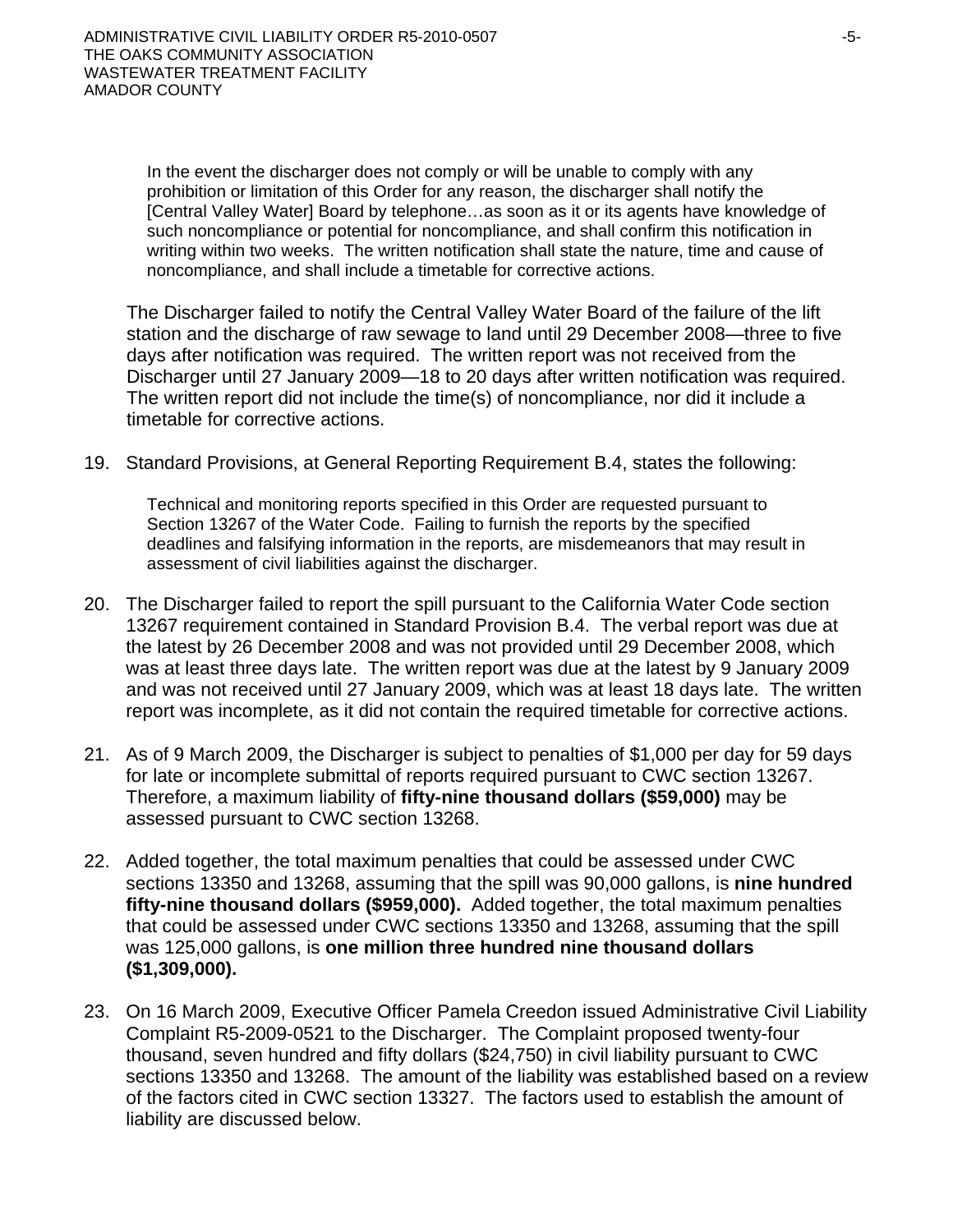- a. *Enforcement Considerations*: Pursuant to CWC sections 13350 and 13268, the maximum administrative civil liability that may be imposed for the WDR violations discussed above is between \$959,000 and \$1,309,000.
- b. *Nature and Extent*: The Oaks Community Association (Discharger) violated Waste Discharge Requirements Order No. 92-080 by discharging an estimated 90,000 to 125,000 gallons of raw sewage to an area outside the permitted treatment and disposal area from 24 December 2008 through 29 December 2008. The spill occurred after one or both lift station pumps failed, possibly after a power outage. A portable pump was put in place sometime on 24 December 2008, but the remaining pump, portable pump and/or operations oversight and maintenance were inadequate to prevent or contain the sewage. Raw sewage entered a broad drainage swale and an area exhibiting characteristics of a wetland. No direct evidence of a discharge to Jackson Creek was observed. The spill was reported to Amador County Environmental Health on 29 December 2008. Following the report to Environmental Health, the Discharger reported the spill to Regional Water Board staff and had 6,800 gallons of standing wastewater in the spill area removed by a septage hauler on 29 December 2008.

The Discharger violated Discharge Prohibition A.2, Provision C.6, and Standard Provisions A.7 and A.9, by discharging via overflow untreated sewage between 24 and 29 December 2008, by failing to keep a copy of the WDRs at the facility for reference by key operating personnel, by failing to maintain in good working order control systems installed to achieve compliance with the WDRs, and failing to employ safeguards to prevent loss of control over wastes. The Discharger also violated Standard Provision B.1 by failing to report the spill as required.

- c. *Circumstances*: The circumstances are such that the December 2008 overflow of raw sewage could have been avoided had the Discharger properly maintained the lift station pumps to prevent failure and employed safeguards to prevent loss of control over wastes. Had the Discharger maintained a copy of the WDRs, including Standard Provisions and Reporting Requirements, on-site and ensured that operating personnel were familiar with the contents, as required by the WDRs, the failures to provide complete and timely reports might have been prevented.
- d. *Toxicity*: There was no obvious evidence that the sewage entered Jackson Creek and there were no reported fish kills subsequent to the spills. The discharge did enter a broad drainage swale overgrown with cattails. The swale exhibits characteristics of a wetland, but is not known to be a jurisdictional wetland.
- e. *Gravity*: The Discharger failed to prevent the discharge of raw sewage to land outside the authorized disposal area. Potential health risks from bacteria and viruses resulting from incompletely treated sewage area concern for humans and wildlife habitat. The spilled wastewater was not nitrified, and likely contained ammonia in concentrations lethal to aquatic life. The Board does not have evidence that aquatic life was impacted by the spill.
- f. *Susceptibility of the Discharge to Cleanup*: The Discharger hired a septage hauler to remove 6,800 gallons of commingled sewage and stormwater from the spill area. The spill was cleaned up within three days. The remainder of the spilled sewage likely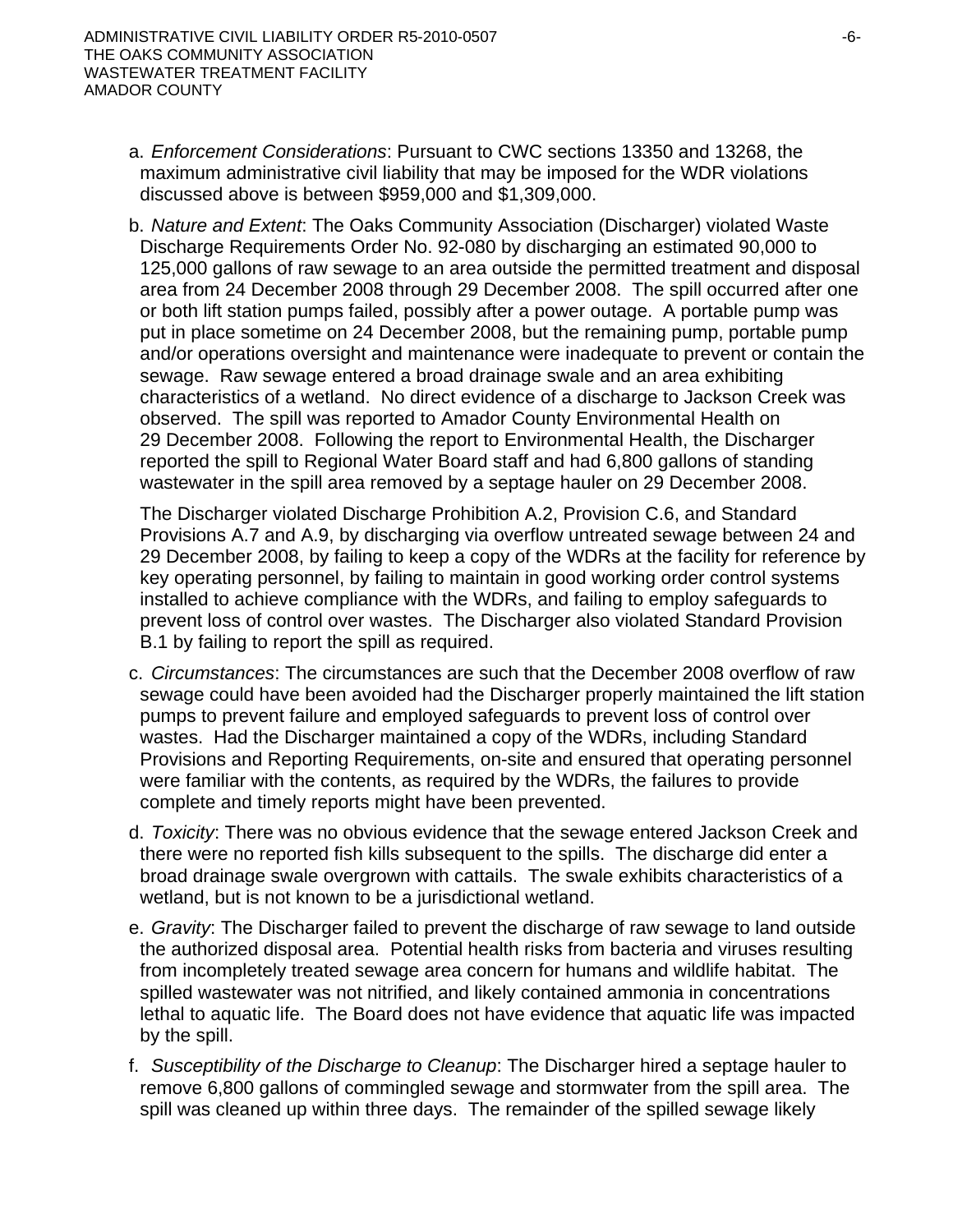percolated into the underlying soil, although a small portion may have been carried offsite with stormwater runoff.

- g. *Degree of Culpability*: The Discharger is required to be familiar with the requirements of WDRs Order No. 92-080, including Standard Provisions and Reporting Requirements, and was aware of the consequences of power failure or loss of pumping capacity. The December 2008 spill could have been avoided had the Discharger properly maintained the lift station pumps to prevent failure and procured and maintained safeguards necessary to prevent loss of control over wastes. Had the Discharger maintained a copy of the WDRs, including Standard Provisions and Reporting Requirements, at the WWTF or main office for reference by operating personnel and ensured that operating personnel were familiar with the contents, as required by the WDRs, the failures to provide complete and timely reports might have been prevented. Therefore, the Discharger is fully culpable for violating the WDRs.
- h. *Notification of Violation*: The Discharger failed to provide prompt notification of the spill.
- i. *Degree of Cooperation*: The Discharger has been marginally cooperative in providing the required reports. Reports have been submitted, but have been incomplete and have been submitted after the due dates. Some of the spilled sewage was recovered, following direction by Amador County Environmental Health.
- j. *Prior History of Violations*: Since adoption of the WDRs in 1992, the Discharger has received eight Notices of Violation (NOVs). Seven of the NOVs were issued between 3 August 2000 and 30 May 2002 for violations of the minimum pond dissolved oxygen limitation, exceedance of effluent biochemical oxygen demand (BOD) and settleable solids limitations, and failure to control weed growth around the wastewater treatment ponds. The eighth NOV was issued on 20 July 2005 for a 100 to 200-gallon raw sewage spill from the collection system. In addition to the violations cited in the NOVs, the Discharger has been in violation of the Standard Provisions requirement for safeguards to prevent loss of control over wastes in the event of failure of any electrically operated equipment since at least June 2001.
- k. *Economic Benefit*: The Discharger realized an economic benefit from (a) deferred, and possibly avoided, costs related to implementing safeguards to prevent the necessary resources to properly maintain the lift station pumps to prevent failure and to procure and maintain safeguards necessary to prevent loss of control over wastes (*e.g*., alternate power sources, retention capacity, operating procedures, *etc*.) and (b) avoided costs related to an unknown amount of maintenance staff time required to properly maintain the lift station pumps.
- l. *Ability to Pay*: The Discharger provided detailed information regarding its inability to pay a significant penalty. The Discharger contends that it does not have the ability to raise assessments to cover the imposition of a substantial penalty. The reduced settlement is in the public interest because it allows the Discharger to use its available resources to continue its existence and take measures to ensure future compliance.
- 24. Following issuance of ACL Complaint, the Discharger and Board's enforcement team conferred for the purpose of settling this matter and the allegations herein without a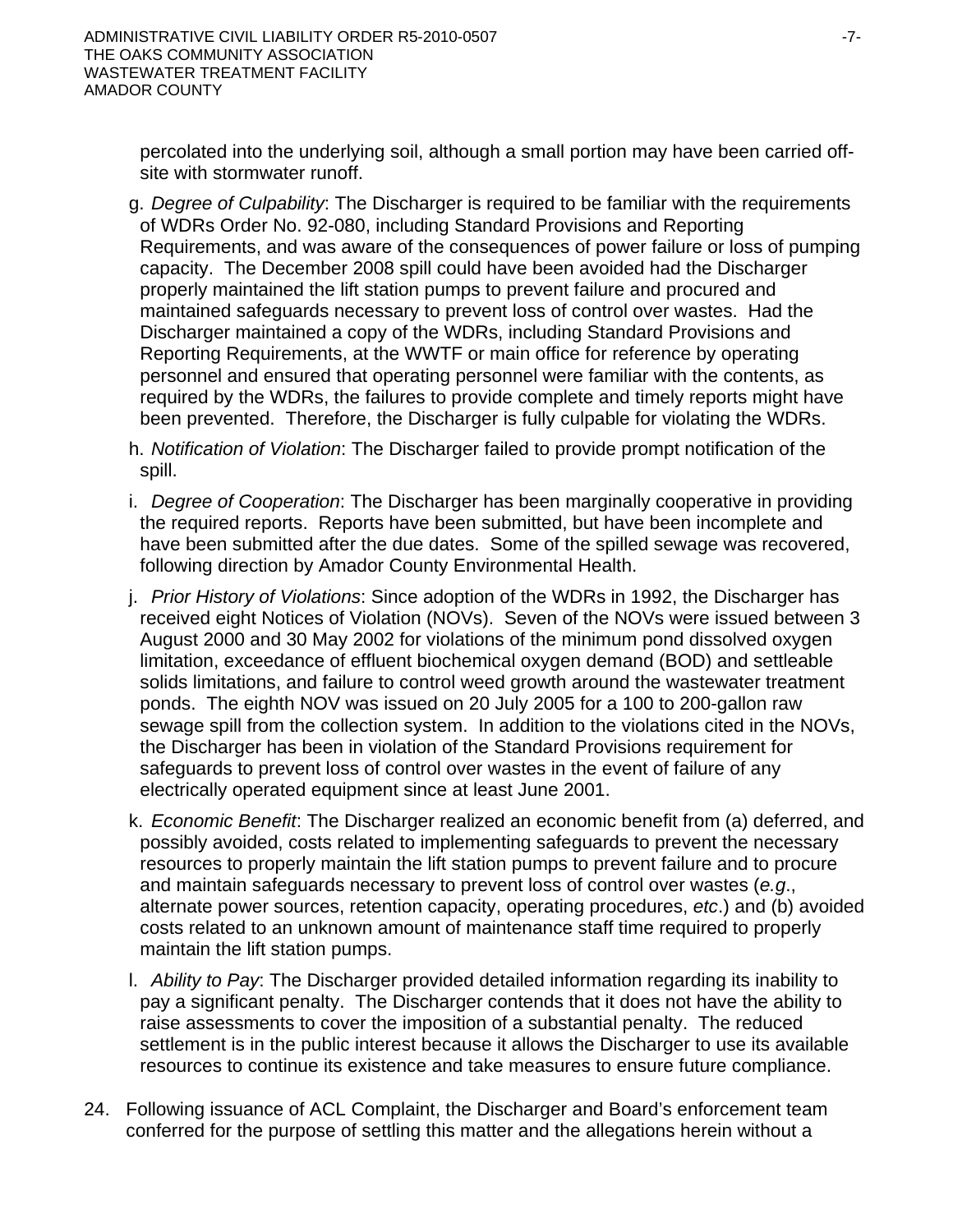- 25. The ACL Complaint will be resolved as follows:
	- a. The Discharger will pay thirteen thousand, five hundred and fifty dollars (\$13,550) into the *Waste Discharge Permit Fund*,
	- b. The amount of the penalty reflected in the ACL Complaint was reduced by six thousand, two hundred dollars (\$6,200), because the Discharger submitted information showing that they purchased and installed two new pumps in the influent lift station and repair of the lift station alarm,

and

- c. Five thousand dollars (\$5,000) will be suspended pending the timely completion by the Discharger of the tasks described in Attachment A, which is a part of this Order. The proposed settlement takes into account the factors cited in CWC section 13327 and the State Water Resources Control Board's *Water Quality Enforcement Policy*.
- 26. On 23 April 2009, the Central Valley Water Board delegated the authority to issue Administrative Civil Liability Orders, where the matter is not contested by the Discharger, to the Executive Officer, or to an Assistant Executive Officer when the Executive Officer is serving as head of the Board's Prosecution Team (Resolution R5-2009-0027). Pamela Creedon is serving as the head of the Board's Prosecution Team for this matter, and therefore Assistant Executive Officer Kenneth Landau has the authority to issue this Order.
- 27. This Order constitutes a settlement of the violations herein mentioned. Notice of this settlement was published on the Central Valley Water Board's website, in a newspaper of general circulation in the community, and was provided to all interested parties. The 30 day public notice and comment period has expired.
- 28. Issuance of this Administrative Civil Liability Order to enforce CWC Division 7, Chapter 5.5 is exempt from the provisions of the California Environmental Quality Act (Pub. Resources Code section 21000 *et seq*.), on accordance with California Code of Regulations, title 14, section 15321(a)(2).

# **IT IS HEREBY ORDERED:**

1. The Oaks Community Association shall pay an Administrative Civil Liability in the amount of eighteen thousand, five hundred and fifty dollars (\$18,550) of which five thousand dollars (\$5,000) shall be permanently suspended pending successful completion of the work listed in Attachment A. Attachment A, a part of this Order, includes a list of suspended liability tasks that will be completed and deliverables that will be submitted to the Central Valley Water Board.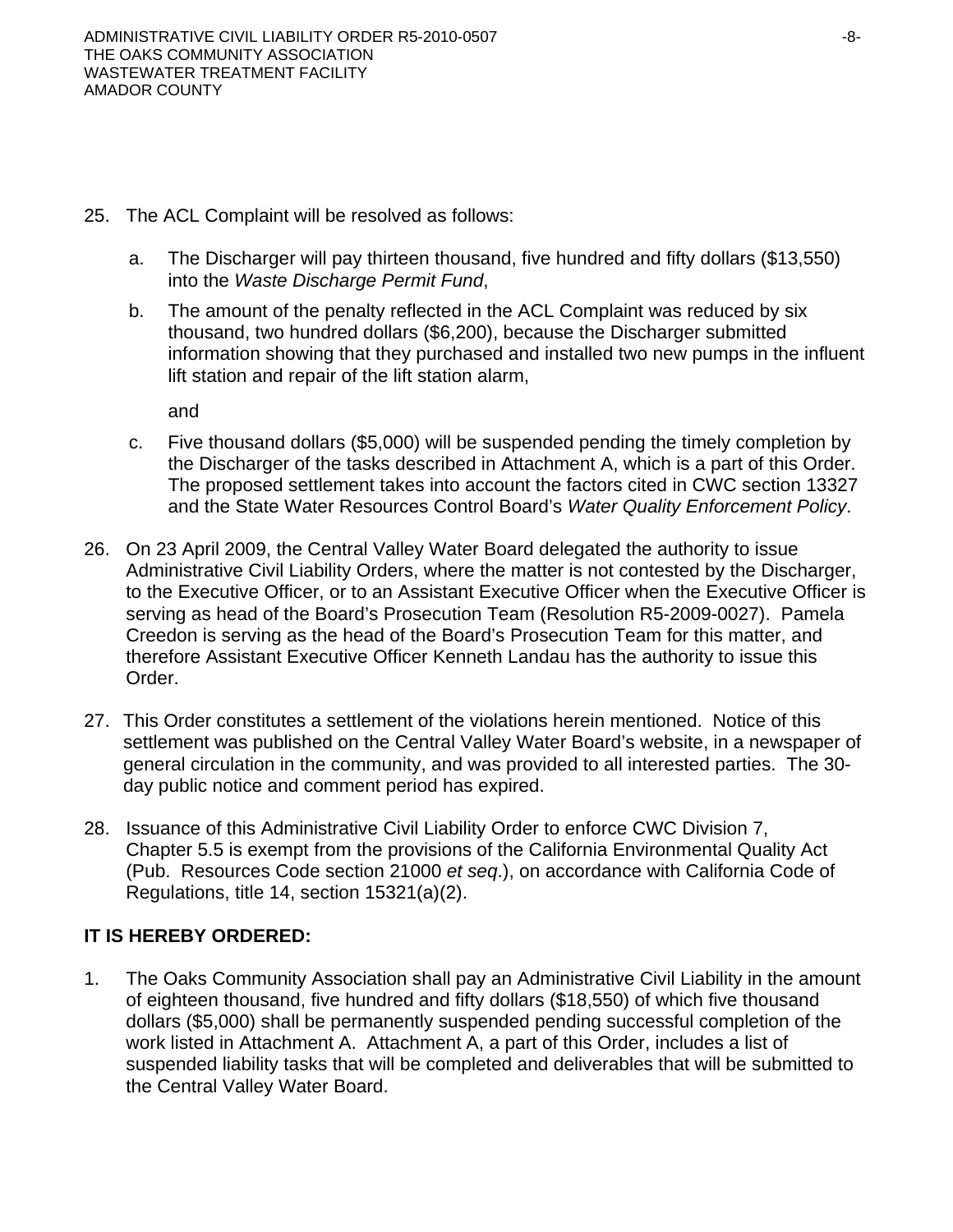- 2. No later than 30 days from the date on which this Order is issued, the Discharger shall pay \$13,550 in administrative civil liability. Payment shall be made by check made payable to the Waste Discharge Permit Fund and remitted to the Central Valley Regional Board located at 11020 Sun Center Drive, Suite 200, Rancho Cordova, California.
- 3. Payment of the \$13,550 and successful and timely completion of the tasks listed in Attachment A shall resolve the violations charged in ACL Complaint R5-2009-0521.
- 4. The Discharger is ultimately responsible for ensuring that the work described in Attachment A is satisfactorily completed. In addition, the Discharger is responsible for submitting all deliverables and quarterly progress reports by the due dates listed in Attachment A. The quarterly progress reports shall also be submitted to the State Water Resources Control Board, Division of Finance.
- 5. Beginning with the first quarter 2010, quarterly progress reports will be submitted by the **tenth day of the month following the end of each quarter** (i.e., the First Quarter 2010 progress report will be submitted by 10 April 2010, and will cover the period from 1 January through 31 March). Each progress report will describe the work completed during the quarter. If no work has been performed in that quarter, the quarterly report shall simply reflect that fact.
- 6. If any of the tasks described in Attachment A are not completed as described by the respective due dates, the Discharger must remit the suspended amount of that task(s) to the *Waste Discharge Permit Fund* **within 30 days of the due date**. The check shall contain a reference to "ACL Order R5-2010-0507" and be made payable to the "*Waste Discharge Permit Fund*."
- 7. The Assistant Executive Officer may extend the deadlines contained in this Order, including Attachment A, if the Discharger demonstrates that unforeseeable contingencies have created delays, provided that the Discharger continues to undertake all appropriate measures to meet the deadlines and makes the extension request in advance of the expiration of the deadline. The Discharger shall make any deadline extension request in writing. Any request for an extension not responded to in writing by the Central Valley Water Board shall be deemed denied. The Discharger must obtain explicit approval from the Assistant Executive Officer for any significant departures from the project described in Attachment A. Failure to obtain written approval for any significant departures will result in the assessment of the actual cost difference between the portion of the project completed in conformity with the tasks described in Attachment A and the total amount of the suspended penalty.
- 8. If the Assistant Executive Officer determines that any of the tasks listed above are not satisfactorily completed by their respective due date (including any extensions approved by the Assistant Executive Officer), the Assistant Executive Officer may demand payment of the suspended liability that reflects the portion of the work that has not been satisfactorily completed. Payment shall be made via check made payable to the *Waste*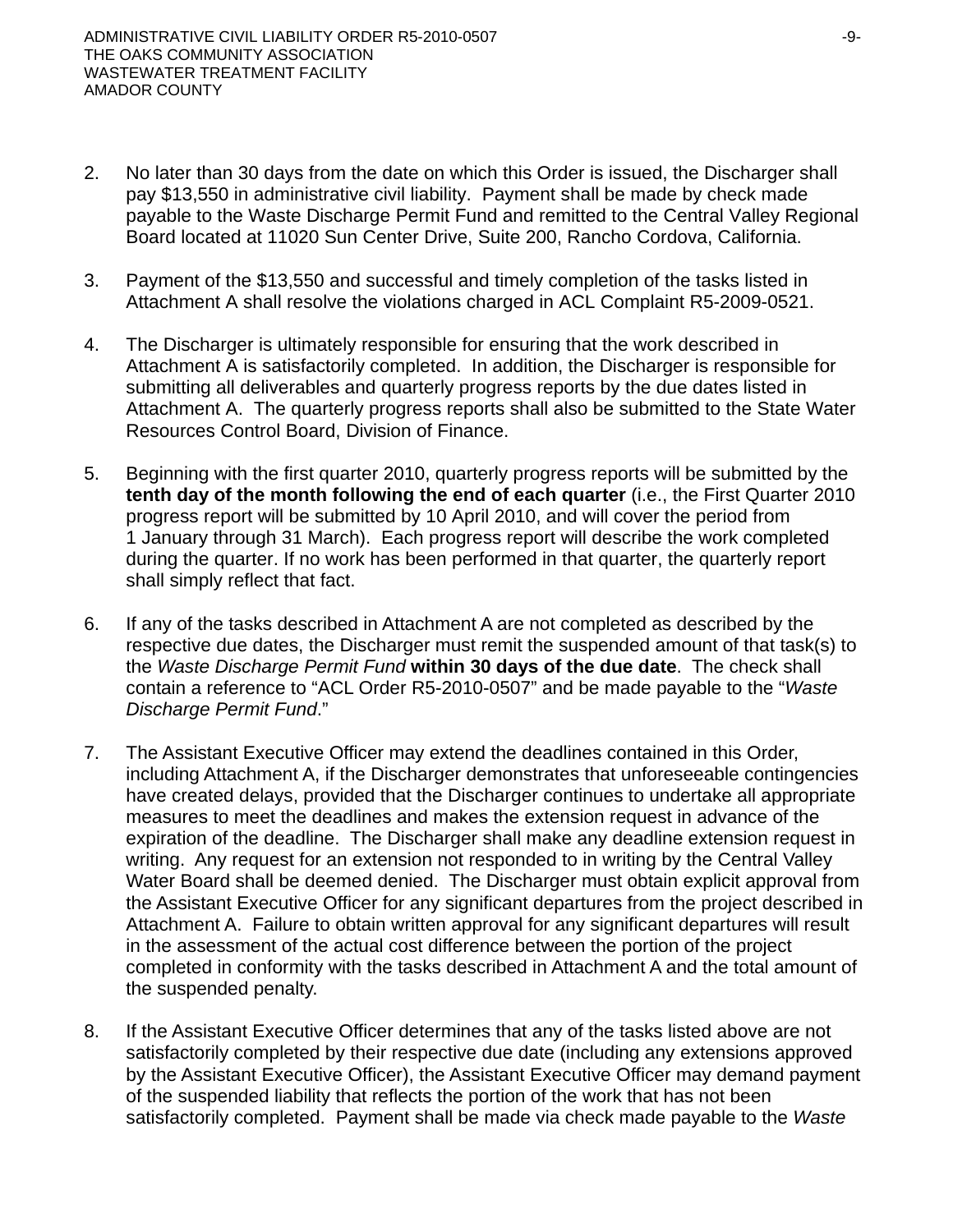*Discharge Permit Fund*, and shall be due **within 30 days** of the demand. The check shall have written upon it the number of this ACL Order.

- 9. Should the Discharger fail to take any of the above actions, the Assistant Executive Officer may refer the matter to the State Attorney General for enforcement of the terms of this Order.
- 10. This Order is final upon signature.

Any person aggrieved by this action of the Central Valley Water Board may petition the State Water Board to review the action in accordance with CWC section 13320 and California Code of Regulations, title 23, sections 2050 and following. The State Water Board must receive the petition by 5:00 p.m., 30 days after the date that this Order becomes final, except that if the thirtieth day following the date that this Order becomes final falls on a Saturday, Sunday, or state holiday (including mandatory furlough days), the petition must be received by the State Water Board by 5:00 p.m. on the next business day. Copies of the law and regulations applicable to filing petitions may be found on the Internet at:

[http://www.waterboards.ca.gov/public\\_notices/petitions/water\\_quality](http://www.waterboards.ca.gov/public_notices/petitions/water_quality)

or will be provided upon request.

 Original signed by KENNETH D. LANDAU, Assistant Executive Officer

> 27 January 2010 DATE

Attachment A: Suspended Liability Tasks

MRH: 25 Aug 09 WSW: 22 Dec 09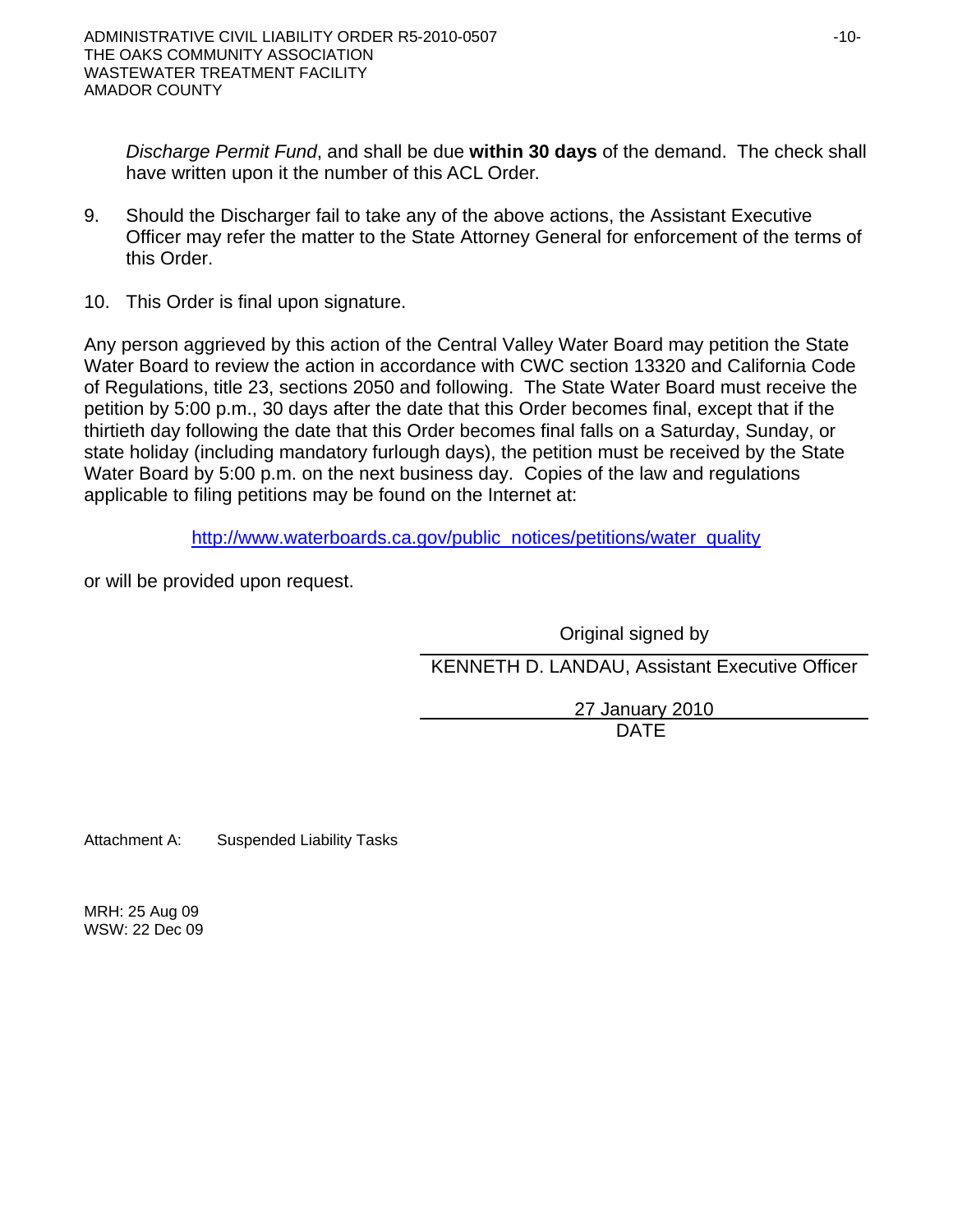# **Suspended Liability Task Descriptions**

Geographic Area of Interest: Jackson Creek

Name of Responsible Entity: The Oaks Community Association

Contact Information:

| Debbie Hummel, President       | <b>Traysee Fugua</b>                |
|--------------------------------|-------------------------------------|
| <b>Board of Directors</b>      | M&C Association Mgmt Services, Inc. |
| The Oaks Community Association | 1341 West Robinhood Drive           |
| 5607 Jackson Valley Road       | Suite B-7                           |
| lone, CA 95640                 | Stockton, CA 95207                  |
| (209) 274-6056                 | (209) 644-4915                      |
|                                |                                     |

# **Task 1: Tailwater Control Structures**

Amount Permanently Suspended upon Successful Task Completion: \$2,000

#### Brief Description of the Task:

The Oaks Community Association (Discharger) will construct tailwater containment berms around the perimeter of the wastewater treatment facility (WWTF) sprayfield.

## Project Schedule and Deliverables:

The Discharger will be responsible for providing all deliverables described below.

1. Workplan. The Discharger will submit a *Tailwater Control Workplan* for the construction of tailwater control berms for the WWTF sprayfield to the Regional Water Board for review. The *Workplan* shall include a description of the work to be performed, the materials and equipment to be used, a schedule of work to be completed, and the name of the party conducting the work.

## **Due date: 1 March 2010**

2. Report of Completion. The Discharger shall submit a *Tailwater Control Report* describing the tailwater control berms which have been constructed. Any deviations from the workplan shall be clearly explained.

## **Due date: 1 October 2010**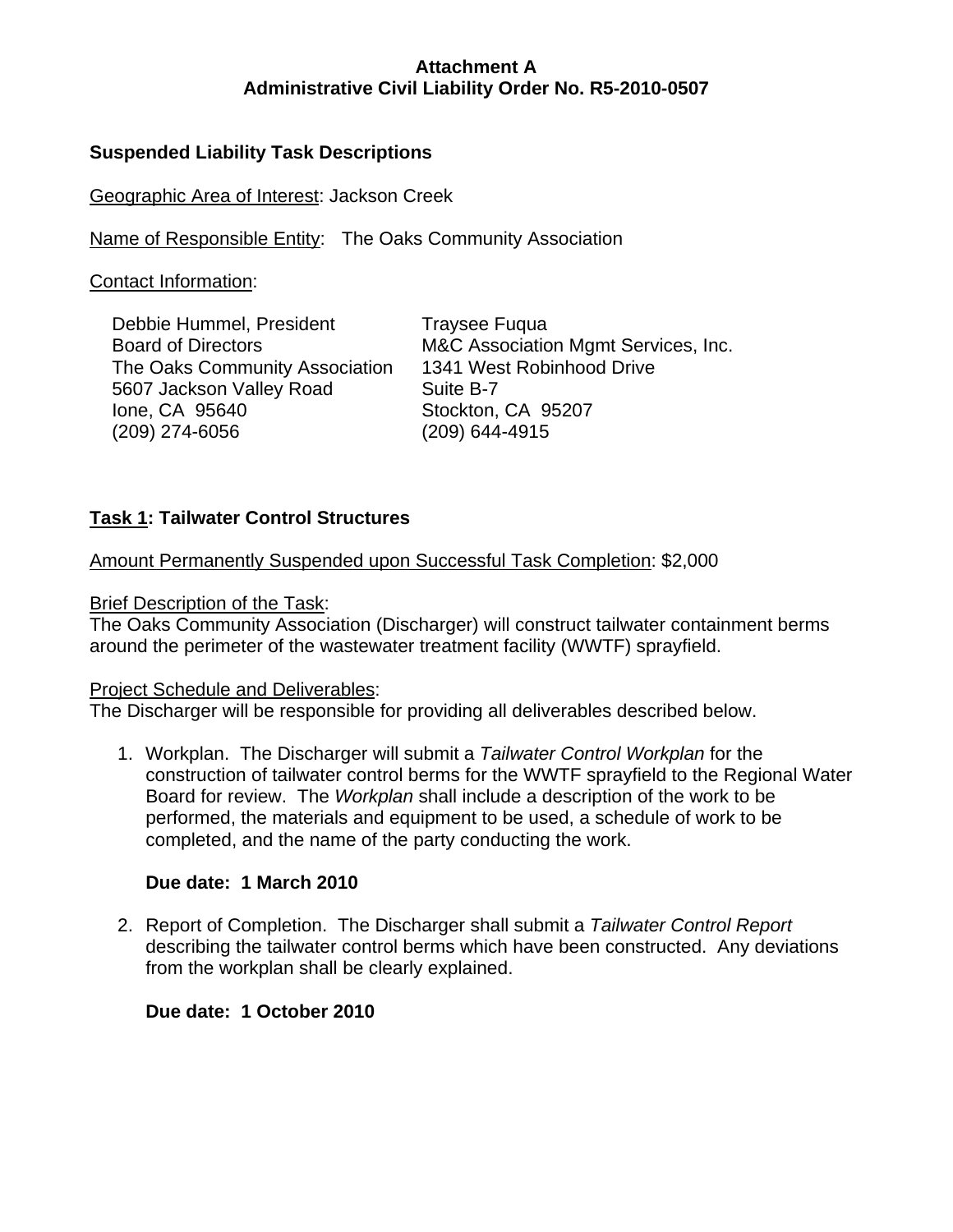# **Task 2: Education of Property Managers and Homeowners Associations**

## Amount Permanently Suspended upon Successful Task Completion: \$1,000

### Brief Description of the Task:

The Discharger will prepare an educational item on the following:

- a. importance of ensuring the proper operation and maintenance of sewage collection, treatment, storage, and disposal facilities;
- b. why it is important to maintain a copy of the current waste discharge requirements (WDRs), monitoring and reporting program (MRP), standard provisions and reporting requirements (Standard Provisions) in a location known and readily accessible to personnel involved in the operations and maintenance of the sewage treatment facility;
- c. the importance of ensuring that key operating personnel and persons responsible for budgeting and reporting for the sewage treatment facility are familiar with the requirements of the WDRs, including the MRP and Standard Provisions;
- d. the need to develop, update, and provide training on an operations and maintenance plan;
- e. the need to develop, update, and provide training on a spill response and reporting plan;
- f. the need to assure that staff assigned to the operations and maintenance of the wastewater treatment facility have the appropriate qualifications to operate the facility;
- g. the importance of communicating with assigned Regional Water Board staff regarding potential problems at the sewage treatment facility; and
- h. the necessity of promptly reporting violations of the WDRs to the Regional Water Board.

The Discharger will then distribute the educational item to all the associations managed by the Discharger's management company who have wastewater treatment plants, via an electronic message, or through other, similar means.

## Project Schedule and Deliverables:

The Discharger will be responsible for providing all deliverables described below.

1. Submit Draft. The Discharger will submit a draft of the text to be distributed to Regional Water Board staff for review and approval. The draft shall be accompanied by a description of the proposed method of distribution and the intended recipients. If necessary, the draft shall be revised based on comments by Regional Water Board staff.

# **Due date: 11 March 2010**

Final Report: The Discharger will submit a copy of the distributed educational item in the form in which it was transmitted, a list of the recipients of the informational item, will certify the transmittal date, and confirm receipt by the intended recipients.

## **Due date: 11 May 2010**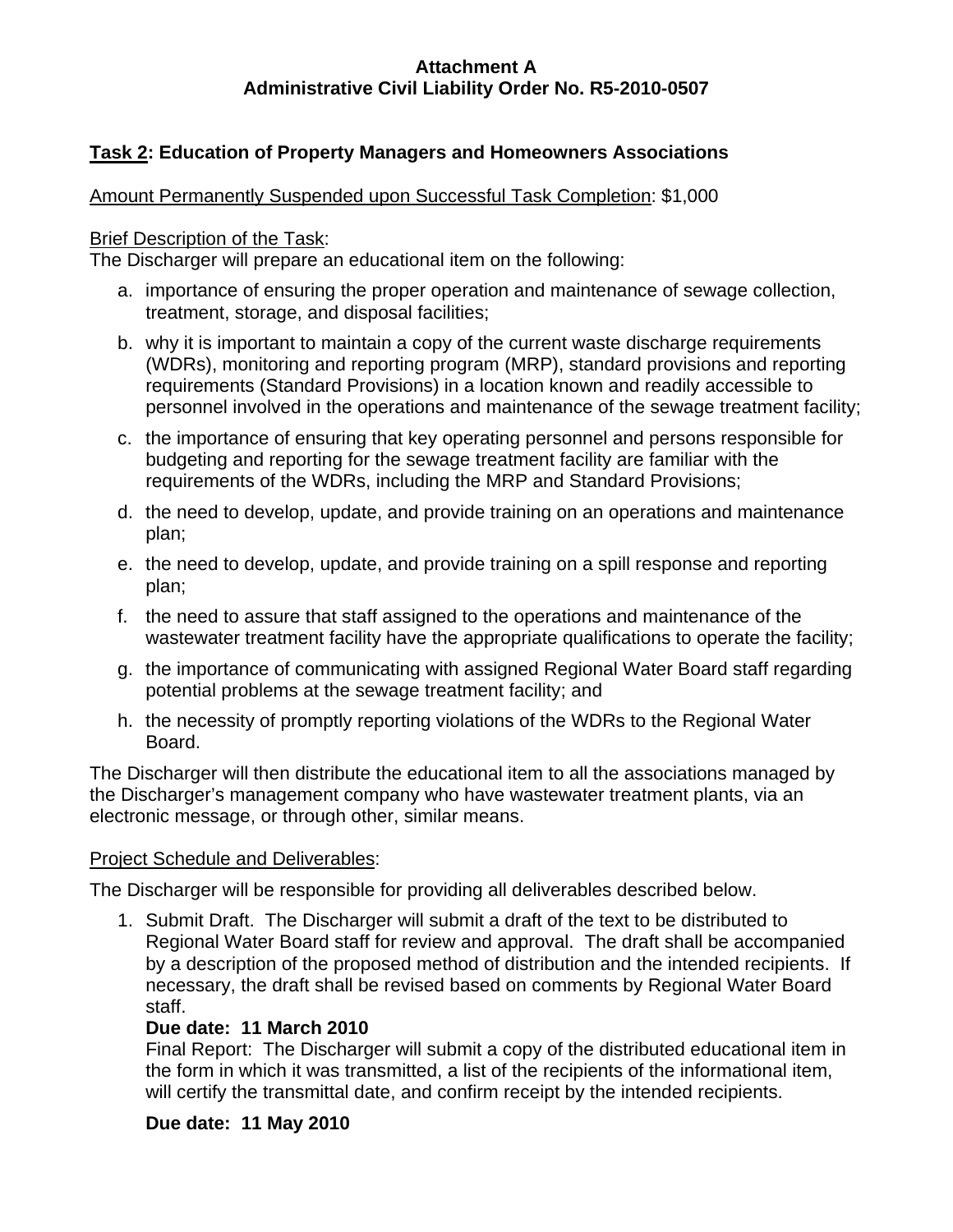# **Task 3: Wastewater Operator Education**

### Amount Permanently Suspended upon Successful Task Completion: \$1,000

#### Brief Description of the Task:

The Discharger will ensure that at least one member of the maintenance staff whose duties include operation of the WWTF receives training on WWTF operations.

#### Project Schedule and Deliverables:

The Discharger will be responsible for providing all deliverables described below.

- 1. Education Proposal. The Discharger will submit a *Wastewater Education Proposal* to Regional Water Board staff for review and approval. The *Proposal* will include the name of the staff member to be trained/educated, the proposed dates of commencement and completion of the training/educational course, and the selected means of education. Acceptable means of education include the following:
	- Successful completion of a 1.5 semester unit (or greater) course directly related to wastewater treatment and which is part of the curriculum of an accredited college or university (*e.g*., Sacramento City College's Mechanical-Electrical Technology 346: Wastewater Treatment Plant Operation and Maintenance I; Folsom Lake College's Environmental Technology 356: Wastewater Operations and Maintenance I, *etc*.)
	- Successful completion of either the Small Wastewater System Operation and Maintenance, Volume I, or the Operation of Wastewater Treatment Plants, Volume I, courses offered by California State University, Sacramento's Office of Water Programs.
	- Certification by the California Water Environment Association as a Grade I Plant Maintenance Technologist or as a Grade I Environmental Compliance Inspector.
	- Another course, certificate, or other means proposed by the Discharger to demonstrate that WWTF operations personnel are trained in WWTF operations and compliance.

#### **Due date: 11 March 2010**

2. Final Report: The Discharger will submit documentation of a staff person's successful completion of the approved means of education or certification, such as a copy of the certificate, course transcript, *etc*., and shall certify that the staff person is currently employed by the Discharger or the Discharger's property management company.

#### **Due date: 30 January 2011**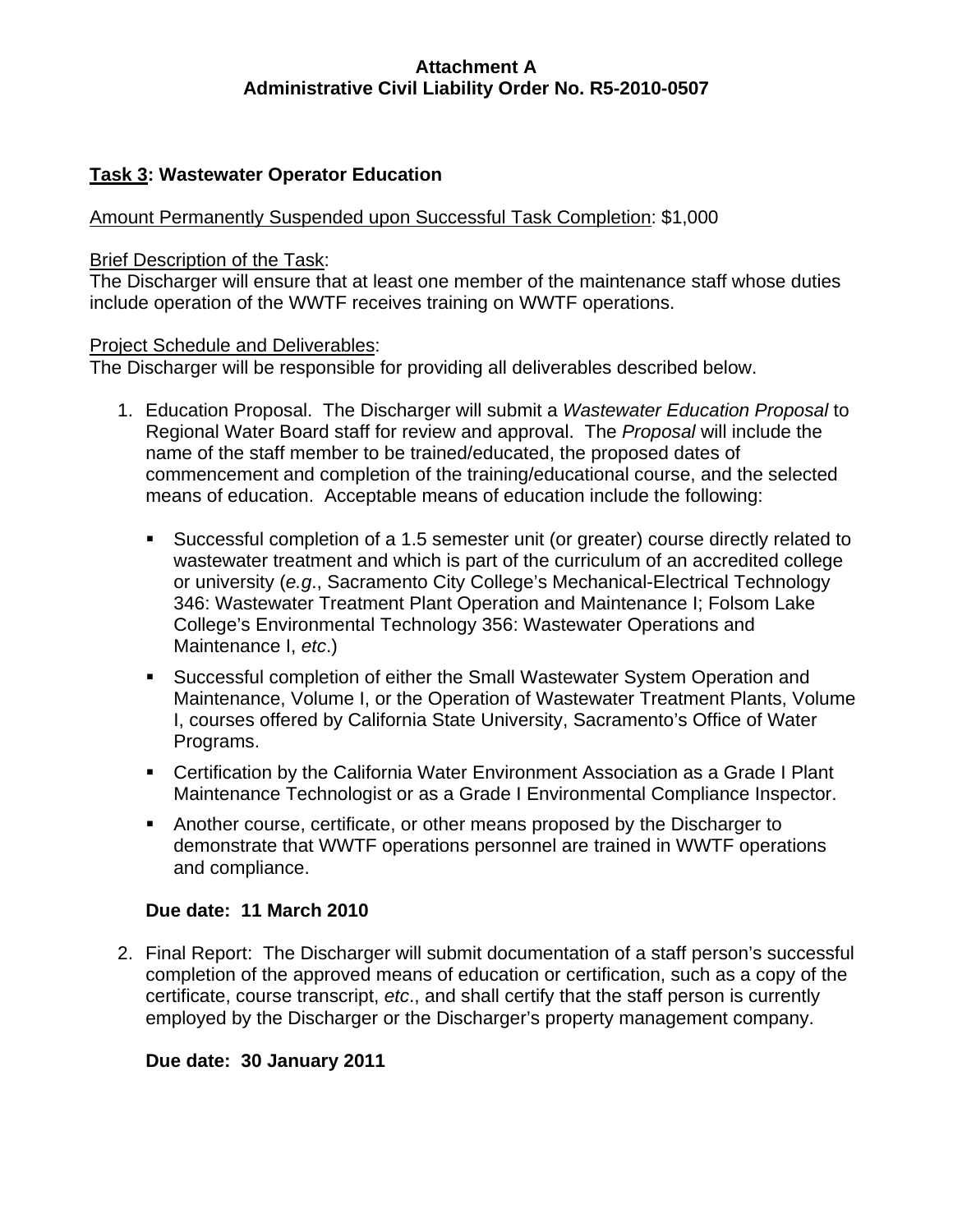# **Task 4: Operations and Maintenance Manual and Spill Response Plan**

#### Amount Permanently Suspended upon Successful Task Completion: \$1,000

#### Brief Description of the Task:

The Discharger will prepare and submit an *Operations and Maintenance Manual* (*O&M Manual*) and *Spill Response Plan* to the Regional Water Board. The *O&M Manual* shall describe all operations and maintenance activities necessary to ensure that the WWTF is maintained in good working order and in compliance with the WDRs, including the MRP and Standard Provisions.

The *O&M Manual* shall include an equipment list; an equipment maintenance and inspection schedule; procedures for scheduling and completing non-routine maintenance; procedures for documenting completed maintenance and repairs; a description of staffing requirements, training, and qualifications; a schedule for initial and refresher training of maintenance and operations personnel on the contents of *O&M Manual*.

The *O&M Manual* shall include a description of the vulnerability analysis that includes the response to emergencies (such as power outages, severe weather, or flooding), an equipment and telephone list for emergency personnel and equipment vendors, coordination procedures with fire, police, and health department personnel, and an emergency operating plan.

The *O&M Manual* shall include a *Spill Response Plan* outlining the appropriate steps to be taken in the event of a spill and an emergency contact list.

The *O&M Manual* must include appendices with a process piping and instrumentation diagram; and manufacturers' equipment manuals and cut sheets; a copy of the WDRs; a copy of forms used to document maintenance, inspections, and repairs.

#### Project Schedule and Deliverables:

The Discharger will be responsible for providing all deliverables described below.

1. Submittal of *O&M Manual*: The Discharger will submit an *Operations and Maintenance Manual* to Regional Water Board staff for review and comment.

#### **Due date: 1 March 2010**

2. Revised *O&M Manual*: If requested by Regional Water Board staff, the Discharger will submit a *Revised Operations and Maintenance Manual* that addresses any written comments received from Regional Water Board staff.

#### **Due date: 90 days after request from Regional Board, if necessary**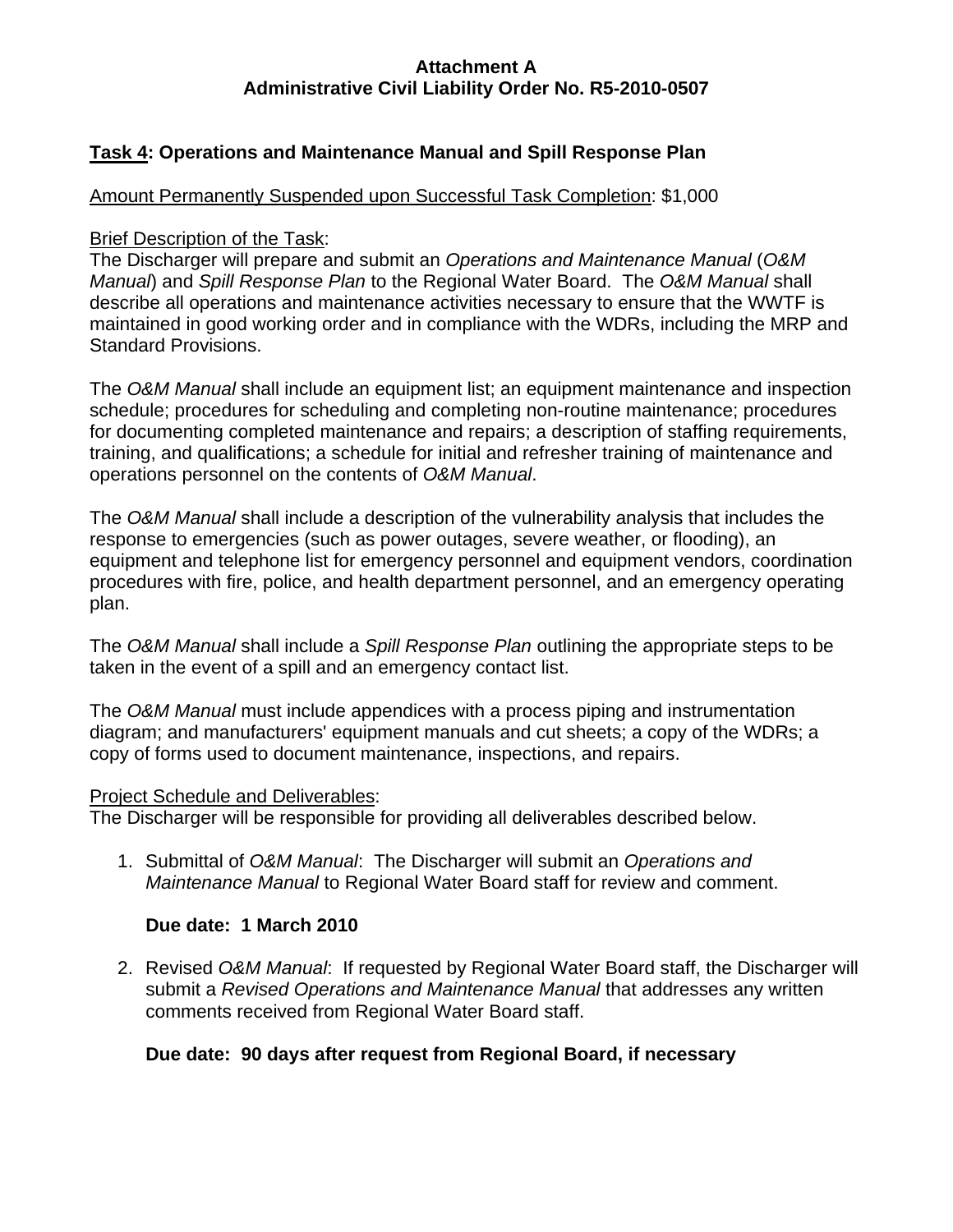

# **California Regional Water Quality Control Board Central Valley Region**

**Karl E. Longley, ScD, P.E., Chair** 

11020 Sun Center Drive #200, Rancho Cordova, California 95670-6114 Phone (916) 464-3291 • FAX (916) 464-4645 http://www.waterboards.ca.gov/centralvalley



**Arnold Schwarzenegger** *Governor* 

27 January 2010

Debbie Hummel, President Board of Directors The Oaks Community Association 5607 Jackson Valley Road Ione, CA 95640

# *PAYMENT SCHEDULE FOR ADMINISTRATIVE CIVIL LIABILITY ORDER R5-2010-0507, THE OAKS COMMUNITY ASSOCIATION, AMADOR COUNTY*

Pursuant to Administrative Civil Liability Order R5-2010-0507 ("Order"), The Oaks Community Association (Discharger) is ordered to pay \$18,550 to the State Water Resources Control Board Cleanup and Abatement Account. Payment will resolve the violations alleged in Administrative Civil Liability Complaint R5-2009-0521. However, the Central Valley Water Board will permanently suspend collection of \$5,000 of the civil liability imposed by the Order if you comply with Attachment A of the Order. The Order also requires payment of \$13,550 within 30 days. However, the Central Valley Water Board will defer collection of the \$13,550 imposed by the Order if you comply with the payment schedule specified below:

The Discharger agrees to pay \$13,550 to the State Water Resources Control Board Cleanup and Abatement Account in five payments of \$2,710 over a twelve month period beginning in January 2010. Payments shall be made by check made payable to the State Water Pollution Waste Discharge Permit Fund and remitted to the Central Valley Regional Water Board located at 11020 Sun Center Drive, Suite 200, Rancho Cordova, CA 95670. The first payment is due on **30 January 2010**. Subsequent payments are due on **30 April 2010**, **30 July 2010**, **30 October 2010**, and **30 January 2011**.

This letter memorializes and accepts the above payment schedule on the following conditions. If The Oaks Community Association fails to make payments in accordance with the specified deadlines without obtaining explicit approval from the Assistant Executive Officer, the Assistant Executive Officer shall demand that the remaining unpaid balance of the \$13,550 be

*California Environmental Protection Agency*